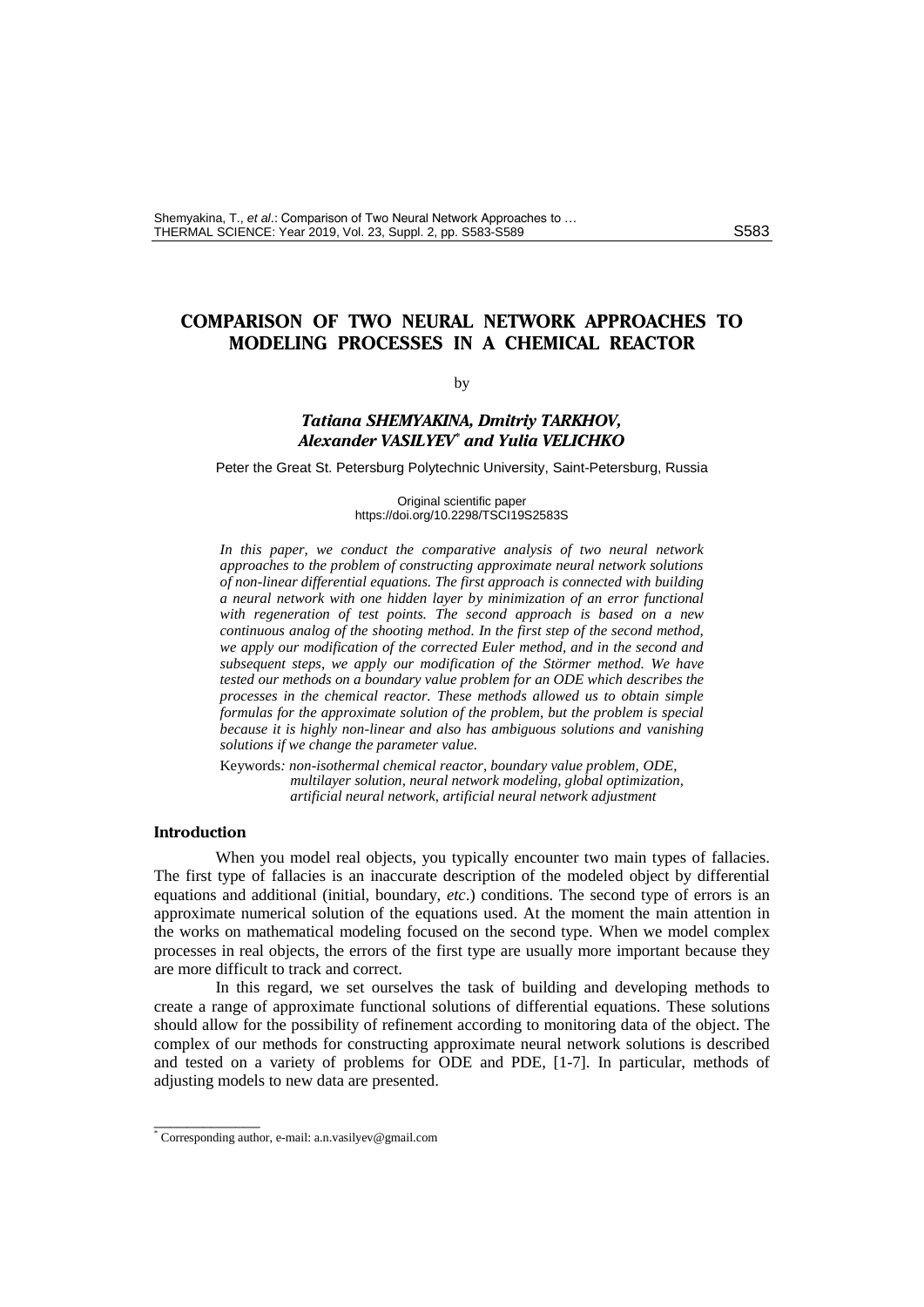Our approach differs from others (see [8] and the literature cited there). Because it allows to: build parametric solutions, periodic regeneration of test points and some other useful features. However, our approach [1-7] has certain disadvantages. The main one is a long learning period. In this paper, we conduct a comparative analysis of this approach [1-7] and our new approach [9-11], which allows us to construct approximate neural network solutions of similar accuracy with considerably fewer neuro elements. We give this analysis on the example of the chemical reactor problem [5].

Formally, the problem is written in the form of a nonlinear differential equation with boundary conditions:

$$
\frac{d^2 y}{dx^2} + \delta \exp(y) = 0, \quad \frac{dy}{dx}(0) = 0, \quad y(1) = 0
$$
 (1)

This problem is solved by a standard method of lowering the order [12]. The peculiarity of the problem is the lack of an accurate solution for parameter values  $\delta > \delta^* \approx 0.878458$ .

The classical methods for solving such problems [12, 13] are not always easy to apply, and when we solve problems of this type, these methods lead us to a series of problems. So, in work [14] we have an example of non-uniqueness of the stationary combustion mode, as well as a jump-like transition from one mode to another during combustion of condensed systems. We also encounter problems when we apply the method of matched asymptotic expansions [15]. The application of asymptotic methods to problems of this type proved to be difficult, and the results in many cases were not satisfactory: for example, in the article [16] it was necessary to impose additional requirements of the approximation uniformity, in the absence of which the authors receive a contradiction to the condition of non-uniqueness.

### **Material and methods**

We consider the Cauchy problem for a system of homogeneous differential equations:

$$
\begin{cases} \mathbf{y}'(x) = \mathbf{f}\left[x, \mathbf{y}(x)\right] \\ \mathbf{y}(x_0) = \mathbf{y}_0 \end{cases}
$$
 (2)

on the interval  $D = [x_0; x_0 + a]$ , here we enter a vector  $y \subset \mathbb{R}^p$  and a mapping  $f : \mathbb{R}^{p+1} \to \mathbb{R}^p$ . When we solve a problem of eq. (2) using classical methods, the segment *D* is split into *n* When we solve a problem of eq. (2) using classical methods, the segment *D* is split into *n* parts:  $x_0 < x_1 < ... < x_k < x_{k+1} < ... < x_n = x_0 + a$ , and we apply some iterative formula of the form:

$$
\mathbf{y}_{k+1} = A(\mathbf{f}, \mathbf{y}_k, \mathbf{y}_{k+1}, h_k, x_k)
$$
\n(3)

where  $h_k = x_{k+1} - x_k$ ,  $y_k$  is an approximation to the exact value of the required solution  $y(z_k)$ , *A* is a function that defines the method we use.

Our approach [9-11] is to use the eq. (3) to construct an approximate solution of the problem (1) on the interval  $[x_0; x]$  with a variable upper limit  $x \in [x_0; x_0 + a]$ . In this case, steps and constructed approximate solutions become functions  $h_k = h_k(x)$ ,  $\mathbf{y}_k = \mathbf{y}_k(x)$ ,  $\mathbf{y}_0(x) = \mathbf{y}_0$ . In the simplest case of uniform splitting the interval, we obtain  $h_k = (x - x_0)/n$ ,  $x_k = x_0 + x k / n$ . As an approximate solution of the original problem (1) we propose to use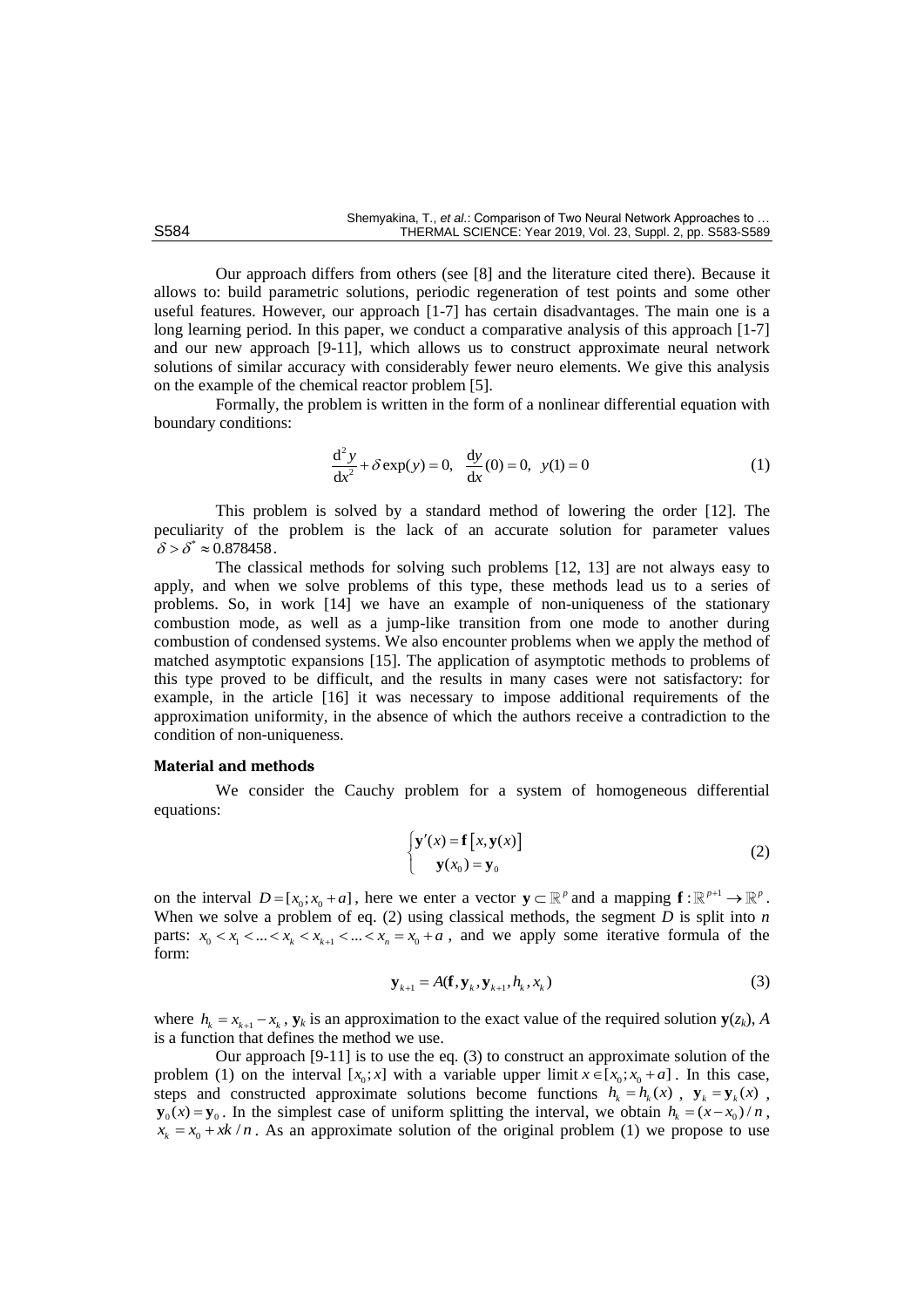$\mathbf{y}_n(x)$ . If we use an explicit method, *i. e.*, in eq. (3) the function *A* does not depend on the approximation  $y_{k+1}$ , then the recurrent eq. (3) allows us to calculate the approximate solution  $\mathbf{y}_n(x)$  as an explicit function. If the function *A* depends on the approximation  $\mathbf{y}_{k+1}$ , the relation (3) can be considered as an equation concerning the approximation  $\mathbf{y}_{k+1}$ . This equation may admit an exact solution, then instead of the eq. (3) we obtain the relation of the form:

$$
\mathbf{y}_{k+1} = B(\mathbf{f}, \mathbf{y}_k, h_k, x_k) \tag{4}
$$

Equation (4), as before, allows us to calculate the approximation  $y_n(z)$  and use it as an approximate solution of problem (1). If it is not possible to solve the eq. (3) exactly concerning the expression  $y_{k+1}$ , then we can use some approximate method (like Newton's method) or a specially trained neural network to obtain a formula of the form (4).

The most common complication of the problem (2) is the boundary value problem, which has the form:

$$
\mathbf{y}'(x) = \mathbf{f}[x, \mathbf{y}(x)], \quad \tilde{\mathbf{y}}(x_0) = \tilde{\mathbf{y}}_0, \quad \tilde{\mathbf{y}}(x_0 + \mathbf{a}) = \hat{\mathbf{y}}_0 \tag{5}
$$

this type also includes the problem (1).

Here the vectors  $\tilde{y}$ ,  $\tilde{y}$  are made up of the co-ordinates of the vector **y**, their total dimension is equal to the dimension of the vector **y**. The boundary value problem can be reduced to a problem with a parameter like:

$$
\mathbf{y}'(z) = \mathbf{f}[x, \mathbf{y}(x)], \quad \tilde{\mathbf{y}}(x_0) = \tilde{\mathbf{y}}_0, \quad \tilde{\mathbf{y}}(x_0) = \mathbf{\mu}
$$
 (6)

The vector  $\bar{y}$  contains the co-ordinates of the vector  $y$ , which are not included in the vector  $\tilde{y}$ . Equations (3) and (4) allow building the multilayered solution of a problem (6)  $\mathbf{y}_n(x, \mu)$ : from the conditions at the right end we can get the equation  $\hat{\mathbf{y}}_n(x_0 + a, \mu) = \hat{\mathbf{y}}_0$ . Solving this equation, we find the parameter **μ**. Our approach can be viewed as a functional variant of the shooting method. We use it further in solving the problem (1).

An essential feature of the problem (1) is that it has a parameter, *δ*. This feature of the problem does not make our approach much more difficult. In this situation, the parameter will be included in recurrent eqs. (3) and (4), and we will get an approximate solution of the form  $\mathbf{y}_n(x, \delta, \mu)$ . The condition on the right end will be written in the form:

$$
\widehat{\mathbf{y}}_n(x_0 + a, \delta, \mathbf{\mu}) = \widehat{\mathbf{y}}_0 \tag{7}
$$

Thus, the problem boils down to find from eq. (7) the dependence of the form  $\mu(\delta)$ . Next, we present the results of the method with the steps of the same length. In the first step, wext, we present the results of the method with the steps of the same length. In the first step,<br>we apply the corrected Euler method [13]  $y(x, \delta, p, 1) = p - \delta x^2 \exp(p)/8$ , we have designated the only co-ordinate of the vector  $\mu$  through p. In the following steps, we use the<br>Störmer method:<br> $y(x, \delta, p, k+1) = 2y(x, \delta, p, k) - y(x, \delta, p, k-1) - \frac{\delta x^2}{4n} e^{y(x, \delta, p, k)}, k = 1, ...n, y(x, \delta, p, 0) = p$ Störmer method:

$$
y(x, \delta, p, k+1) = 2y(x, \delta, p, k) - y(x, \delta, p, k-1) - \frac{\delta x^2}{4n} e^{y(x, \delta, p, k)}, \quad k = 1, \dots n, \quad y(x, \delta, p, 0) = p
$$

As a result, we obtain the function  $y_n(x, \delta, p) = y(x, \delta, p, n)$  as an approximate solution to the problem. The parameter  $p$  we find from the condition on the right end:

$$
y_n(1,\delta,p) = 0 \tag{8}
$$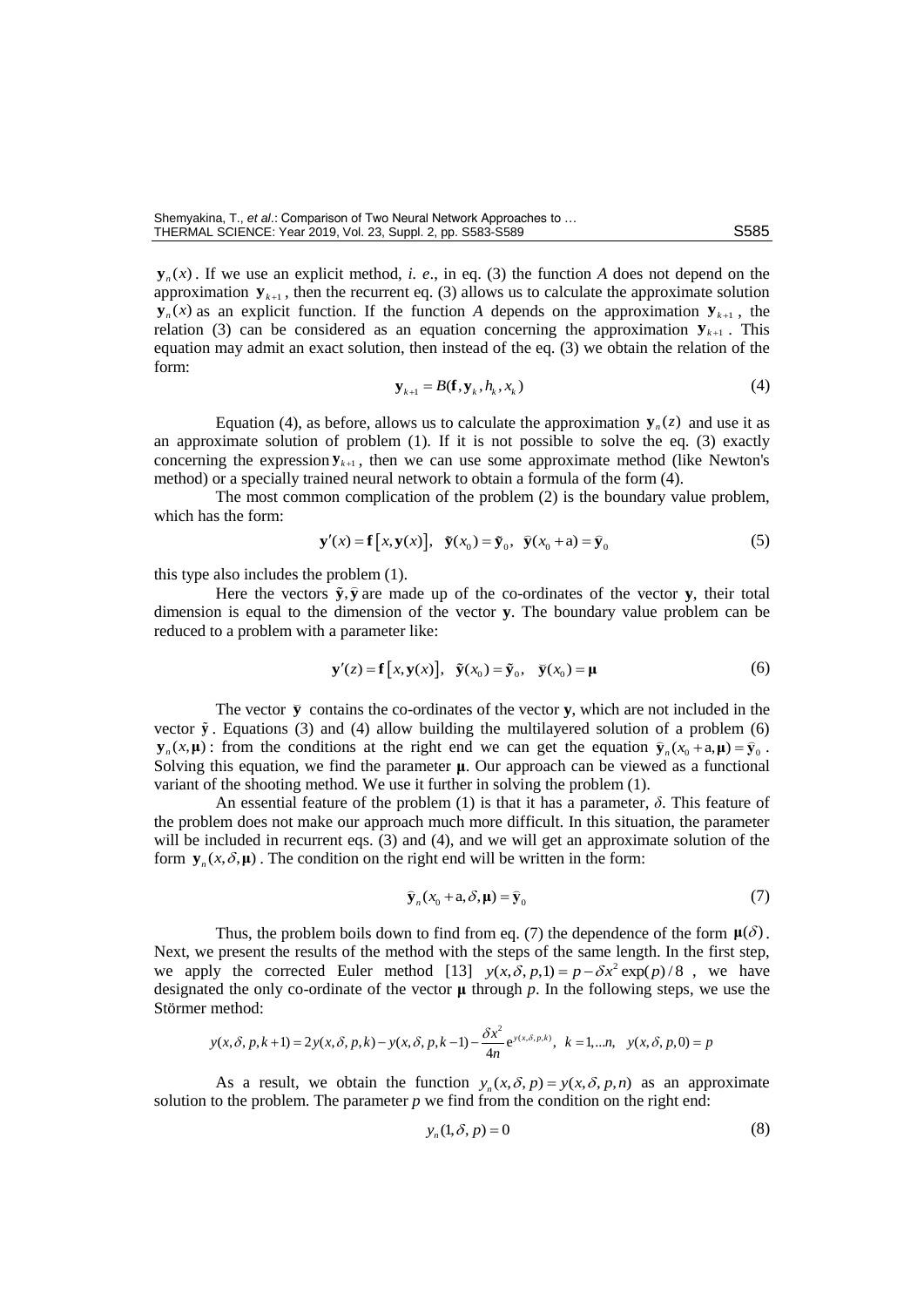We are looking for an approximate solution of this equation in the form of neural network decomposition:

$$
p(\delta) = \sum_{i=1}^{N} c_i v(\delta, \mathbf{a}_i)
$$
\n(9)

As the base neuro elements, we use the function such as:

$$
v(\delta, a_i, b_i) = th(a_i\delta + b_i), i = 1,...,n.
$$

The weights of the neural network are linearly incoming parameters  $c_i$  and non--linearly incoming parameters  $a_i$ ,  $b_i$ . They are determined in the process of learning the network based on minimization of an error functional. This process involves a residual in satisfying the condition (8):

$$
J = \sum_{j=1}^{M} \left\{ y_n \left[ 1, \delta_j, \sum_{i=1}^{N} c_i v_i (\delta_j, \mathbf{a}_i) \right] \right\}^2 \tag{10}
$$

For  $n = 2$  we obtain an approximate solution of the form:

$$
y_2(x, \delta, p) = p - \frac{\delta x^2}{4} \left[ e^p + \exp\left(p - \frac{\delta x^2 e^p}{8}\right) \right]
$$

For 
$$
n = 3
$$
 we get a more complex formula:  
\n
$$
y_3(x, \delta, p) = p - e^{p - e^p x^2 \delta/18} \left[ \frac{2}{9} + \frac{1}{6} e^{e^p x^2 \delta/18} + \frac{1}{9} e^{e^p \left( 1 + 2 e^{-e^p x^2 \delta/18} \right) x^2 \delta} \right] x^2 \delta
$$

As the number of layers increases, we obtain similar but more complex formulas.

#### **Results and discussion**

We compare methods of this work with methods of the article [5] for 100 neurons without additional data. At the same time, the neural network is trained on the interval  $\delta \in [0.1;1]$ . We have given results for the values of the parameter,  $\delta = 0.2$  and  $\delta = 0.8$ , figs. 1-8.



**Figure 1. Graph of approximate solution, which is constructed by applying the methods of the article [5] for 100 neurons without additional data, and the exact solution of the problem for the values of the parameter**  $\delta = 0.2$ 



**Figure 2. Graph of approximate solution, which is constructed by applying the methods of the article [5] for 100 neurons without additional data, and the exact solution of the problem for the values of the parameter**  $\delta = 0.8$ .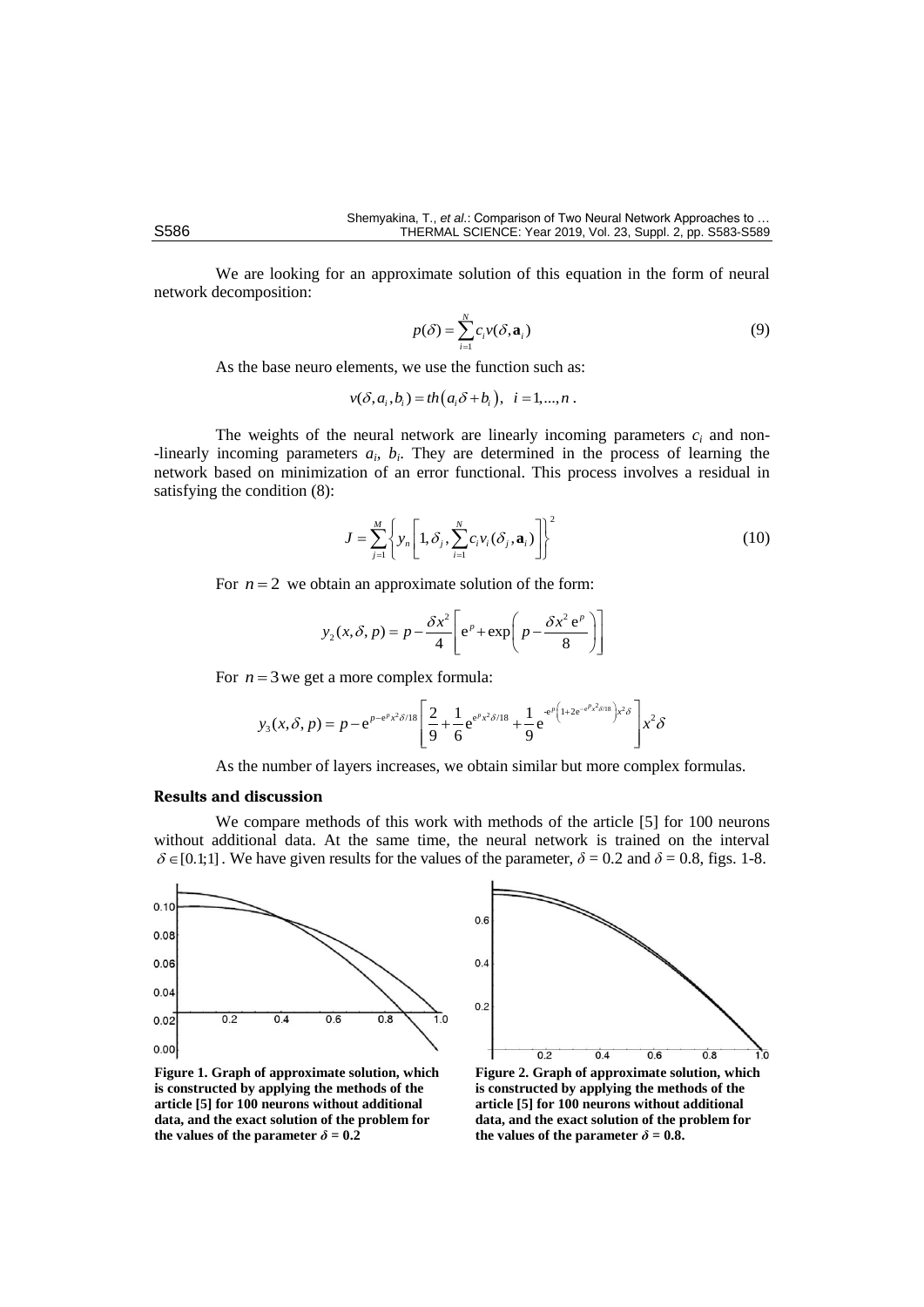The method which is based on the application of eqs. (3), eq. (8) has given results:





**Figure 3. Graph of approximate solution**   $y_2(x, \delta, p)$  and the exact solution of the problem for the values of the parameter  $\delta = 0.2$ 

**Figure 4. Graph of approximate solution**   $y_2(x, \delta, p)$  and the exact solution of the problem **for the values of the parameter**  $\delta = 0.\overline{8}$ 

For  $n = 3$  and neural network (9) composed of 15 neurons.





**Figure 5. Graph of approximate solution**   $y_3(x, \delta, p)$  and the exact solution of the problem **for the values of the parameter**  $\delta = 0.2$ 







 $0.6$  $0.4$  $0.2$  $0.2$  $0.4$  $0.8$  $0.6$ ۱'n

**Figure** 7. Graph of approximate solution  $y_4(x, \delta, p)$ **and the exact solution of the problem for the values of the parameter**  $\delta = 0.2$ 

**Figure 8. Graph of approximate solution**   $y_4(x, \delta, p)$  and the exact solution of the problem **for the values of the parameter**  $\delta = 0.2$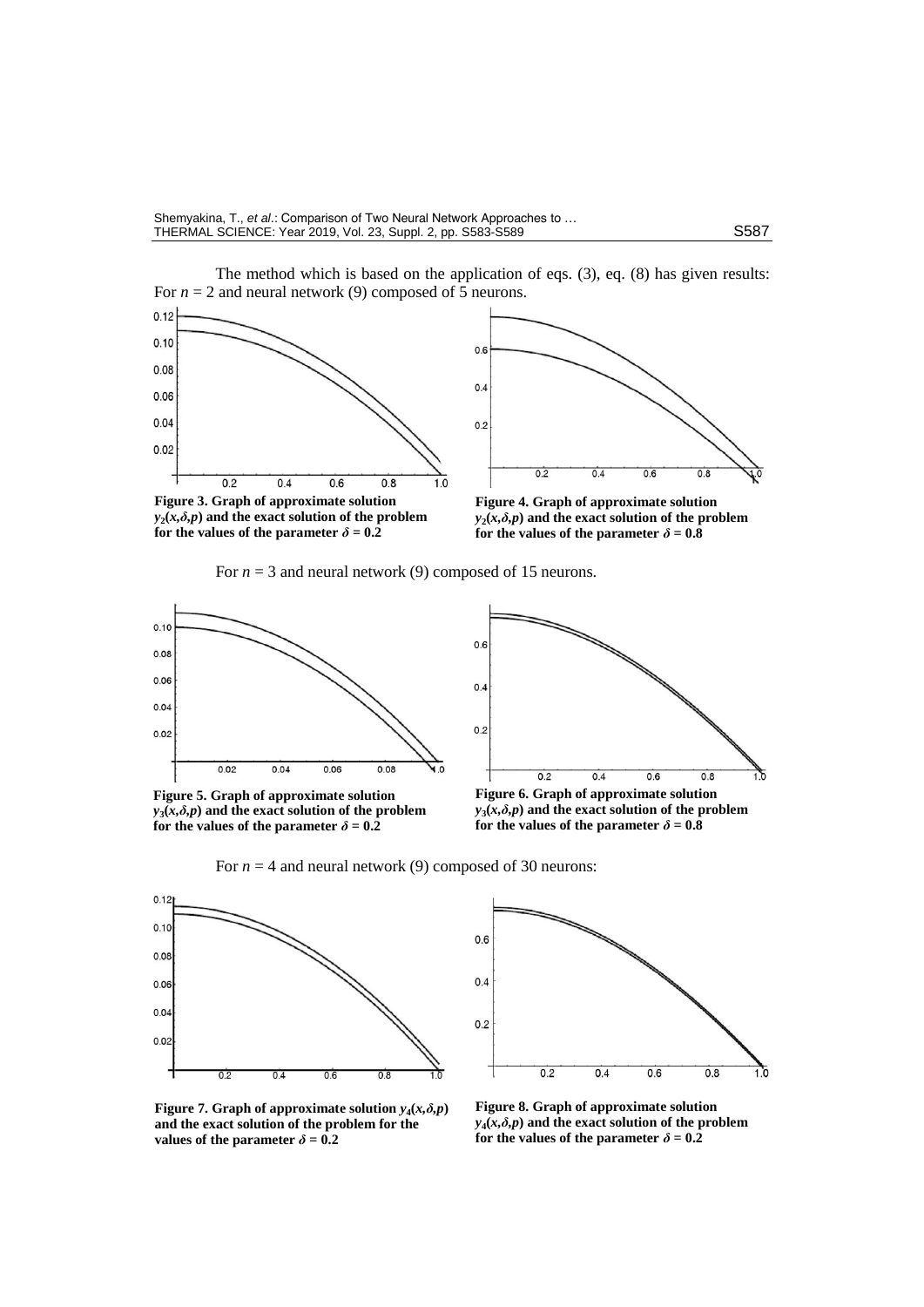#### **Conclusion**

The methods that we have considered in this paper allowed us to obtain simple formulas for the approximate solution of problem (1). These formulas are considerably simpler than those which were obtained by the methods of [5]. The accuracy of the method, which is based on the corrected Euler method and the Störmer method for  $n = 2$ , is acceptable for the parameter values,  $\delta$ , and far from critical. When we approach the critical value of the parameter, the quality of the solution slightly deteriorates. The accuracy of the method at  $n = 3$  is significantly higher near its critical parameter values. An even more accurate solution can be obtained if we increase the number of layers *n* and the number of neurons in the network (9). But at the same time, the complexity of the formulas will rapidly increase and their specification according to experimental data becomes complicated. Considered a model problem supports the conclusion that the layered methods provide an opportunity to build more simple models without losing accuracy, which simplifies their use and the parameters are the input variables.

### **Acknowledgment**

This paper is based on research carried out with the financial support of the grant of the Russian Scientific Foundation (project №18-19-00474).

#### **References**

- [1] Tarkhov, D. A., Vasilyev A. N., Mathematical Models of Complex Systems on the Basis of Artificial Neural Networks, *Nonlinear Phenomena in Complex Systems, 17* (2014), 3, pp. 327- 335
- [2] Kainov, N. U., *et al*., Application of Neural Network Modeling to Identification and Prediction in Ecology Data Analysis for Metallurgy and Welding Industry, *Nonlinear Phenomena in Complex Systems*, *17* (2014), 1, pp. 57-63
- [3] Budkina, E. M., *et al.*, Neural Network Technique in Boundary Value Problems for Ordinary Differential Equations, *[Lecture Notes in Computer Science](http://elibrary.ru/contents.asp?issueid=1639205)*, *9719* (2016), July, pp. 277-283
- [4] Gorbachenko, V. I., *et al.*, Neural Network Technique in Some Inverse Problems of Mathematical Physics, *[Lecture Notes in Computer Science](http://elibrary.ru/contents.asp?issueid=1639205)*, *9719* (2016), July, pp. 310-316
- [5] Shemyakina, T. A., *et al.*, Neural Network Technique for Processes Modeling in Porous Catalyst and Chemical Reactor, *[Lecture Notes in Computer Science](http://elibrary.ru/contents.asp?issueid=1639205)*, *9719* (2016), July, pp. 547-554
- [6] Lazovskaya, T. V., *et al.*, Parametric Neural Network Modeling in Engineering, *Recent Patents on Engineering*, *11* (2017), 1, pp. 10-15
- [7] Lozhkin, V., *et al.*, Differential Neural Network Approach in Information Process for Prediction of Roadside Air Pollution by Peat Fire, *Proceedings*, IOP Conf. Series: Materials Science and Engineering, Kazan, Russia, 2016, Vol. 158
- [8] Neha, Y., *et al*., An Introduction to Neural Network Methods for Differential Equations, Springer, New York, London, 2015, p. 115
- [9] Lazovskaya, T. V., Tarkhov, D. A., Multilayer Neural Network Models Based on Grid Methods, *Proceedings,* IOP Conf. Series: Materials Science and Engineering, Kazan, Russia, 2016, Vol. 158
- [10] Vasilyev, A. N., *et al.*, Approximate Analytical Solutions of Ordinary Differential Equations (in Russian), *Proceedings,* Selected Papers of the XI International Scientific-Practical Conference Modern Information Technologies and IT-Education (SITITO 2016)*,* Moscow, Russia, 2016, рp. 393-400
- [11] Lazovskaya, T. V., *et al*., Multi-Layer Solution of Heat Equation, Advances, in: *Neural Computation, Machine Learning and Cognitive Research*, (Eds. Kryzhanovski, B., *et al*.), Springer, Moskow, Russia, 2017, Oct., pp. 18-19
- [12] Hairer, E., *et al*., *Solving Ordinary Differential Equations I: Nonstiff Problem*, Springer-Verlag, Berlin, 1987, p. 480